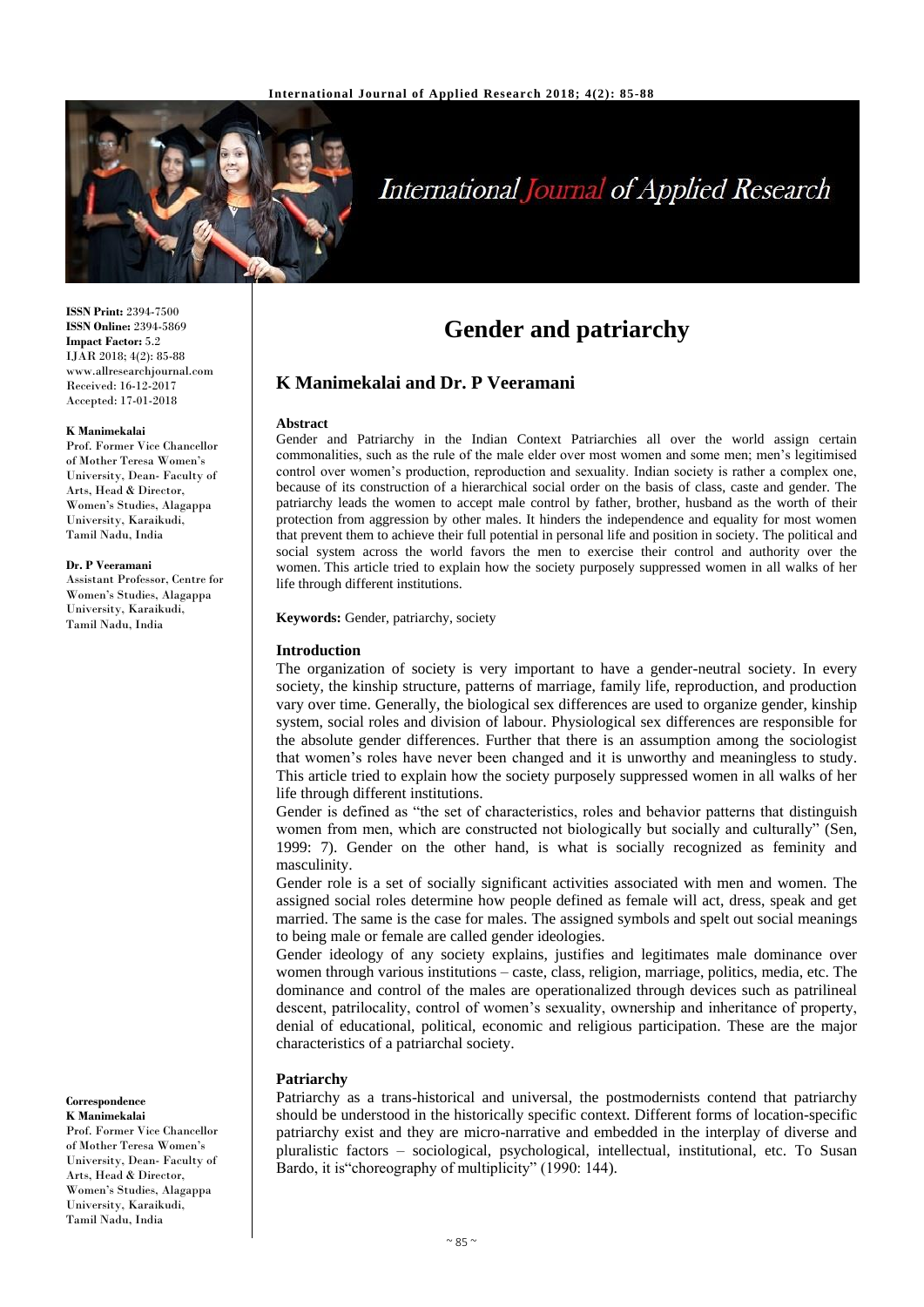#### **Patriarchy and Tamil Society**

Patriarchy in the case of Tamil women should be located in the specific structures and ideology that make the Tamil society. The grand theories of the West do not adequately explain the gender issues of women in Tamil society. The capitalist societies of the West give paramount importance to class and patriarchy is understood in terms of 'the class' and the economic base on which the class differences are based. But an Indian society is built on the caste system which ties a man or woman to all kinds of inequities of birth. Every Indian is born into a particular caste and dies in it. Caste is deterministic and essentialistic. More than anything, castes are hierarchically structured and give a strong religious sanction. The traditional Tamil view about women is both functional and governed by an ideology which is both patriarchal and religious. Any feminist theory when applied to an Indian society, according to Papa (2000: 4) has to confront two major issues – the functionalism that marks the unchangeable caste structure and the hegemony of Brahminic ideology. It is the Brahminic-caste-gender arrangements that favour men over women. It is imperative to know how caste, religion, gender and other related socialcultural categories relate themselves to women's career. Caste hierarchy is an Indian phenomenon and assumes more significance structurally and culturally (Liddle and Joshi, 1986: 58). It cuts across every social structure. The infrastructure of the Indian society is built on the unequal hierarchical divisions of innumerous castes and sub-castes.

#### **Features of Caste**

Caste is a rigid deterministic category. One can never change the caste she/he is born into, by any means. Relating to women and caste, we find that women of the upper castes do not enjoy the same privileges that their men do. In the early days, they were more suppressed and were not allowed any kind of social mobility and freedom of operation except visiting temples and accompanying their husbands to social functions to exhibit their wealth and status. It is the women of the lower class, who out of economic necessity had the freedom to come out of their household and work along with their men. But the labour of that lower caste woman did not demand any educational qualification or technical skill other than the informally and traditionally transferred techniques and skills (Papa, Op. Cit: 6). Hence, women of the lower status earned only very little and that did not raise them above the subsistence level and enjoy the social privileges. The colonial regime brought education to the forefront. Men and women of upper castes had English education with different purposes – men to secure career under the British and women were addressed as 'gentlemen's wives'. But the educational facilities made available to women at the lower rungs of society created a revolution in the career of women. Educated women came out seeking careers befitting their qualification. How much they availed the opportunity and how high they could raise themselves depend on their being Christians or moneyed class. New social classes emerged out of the changes. Yet this class formation has not changed the caste hierarchy.

#### **Marriage and Work**

Marriage is the locus of strengthening the caste status because Indian marriages are in-group marriages. Married women are regarded as normal because marriage is the beall and end-all of women's lives. Whether women go to

work or not after marriage depends on their in-laws' approval. A marriage that gives a social status to a woman does not guarantee a career, however, qualified she might be. In marriages, the women are expected to be less than the men's level of age, height, education and employment (if the girl is employed.)

To married women, a family must be of prime importance. Everything they do go for consolidating and enriching the family and not the self. Self-actualization is ascribed to men alone. Career and Self-actualization are secondary for women and are to be sacrificed whenever they are at odds with the family's interests.

#### **Purity and Religion**

The concept of purity reigns highly in the life of women. The caste system insists on the concept of purity, as it the pivotal or central factor in its operationalisation especially when the emphasis of the analysis is on gender relations. Women's sexuality is directed, controlled and supervised by caste to maintain the purity of blood and body. (Liddel, 1986,; Papa, 2000;).

Papa (2000:6) has stated that the Aryan ideology is built on the 'religion-caste-gender' arrangements in Tamil Society that favour men over women turning it into a religion. In fact, the Hindu religion is a composition of the Brahminical codes, rituals and rites establishing hierarchical levels of purity. Castes are arranged in this hierarchy according to their purity. The Brahmins, as pure humans, are at one end of the purity scale and the 'Sudras' who do manual work at the other end. But, women are impure to whatever caste they belong to because of their biological nature. Their physical phases and mental attributes are defined on a purityimpurity scale. The menstruation is associated with impurity. Every occurrence in a woman's life is not experienced by men bears the stigma of impurity. Even delivery defiles women and they are treated as untouchables for some time. A woman gains more respectability only when she gets aged. A mother is divine, but not wife. Mothers are honoured and even worshipped but a wife is to be feared and suppressed. The Brahminical religion is full of myths, superstitious beliefs, rites and ceremonies through which women's servility and impurity are scripted and accepted as a normal way of living. Thus, gender discriminations are intrinsically woven into religion and the basic inequalities that are built into the caste hierarchy (Varnashrama). Hence, socialization and the sexual division of labour, which determine the career life of women in Tamil Nadu are to be understood against this background.

#### **Private and Public World**

Political thinkers and others say that the Government has no role or say in the private room. The relationship or argument, etc., among the family members, should be exempt from Government regulations. Because these matters are considered as personal matters and no outside intervention is encouraged. Hence inequalities and assaults on women at home are allowed to continue Wife battering marital rape, rape of girls by fathers or other relatives, psychological and physical torture of girls and women. General discrimination and deprivation experienced by girls are invisible and unchallenged even today.

Because, women and men are born into a society with an already given gender ideology. Since their birth, socialization and identification with the ideology continue.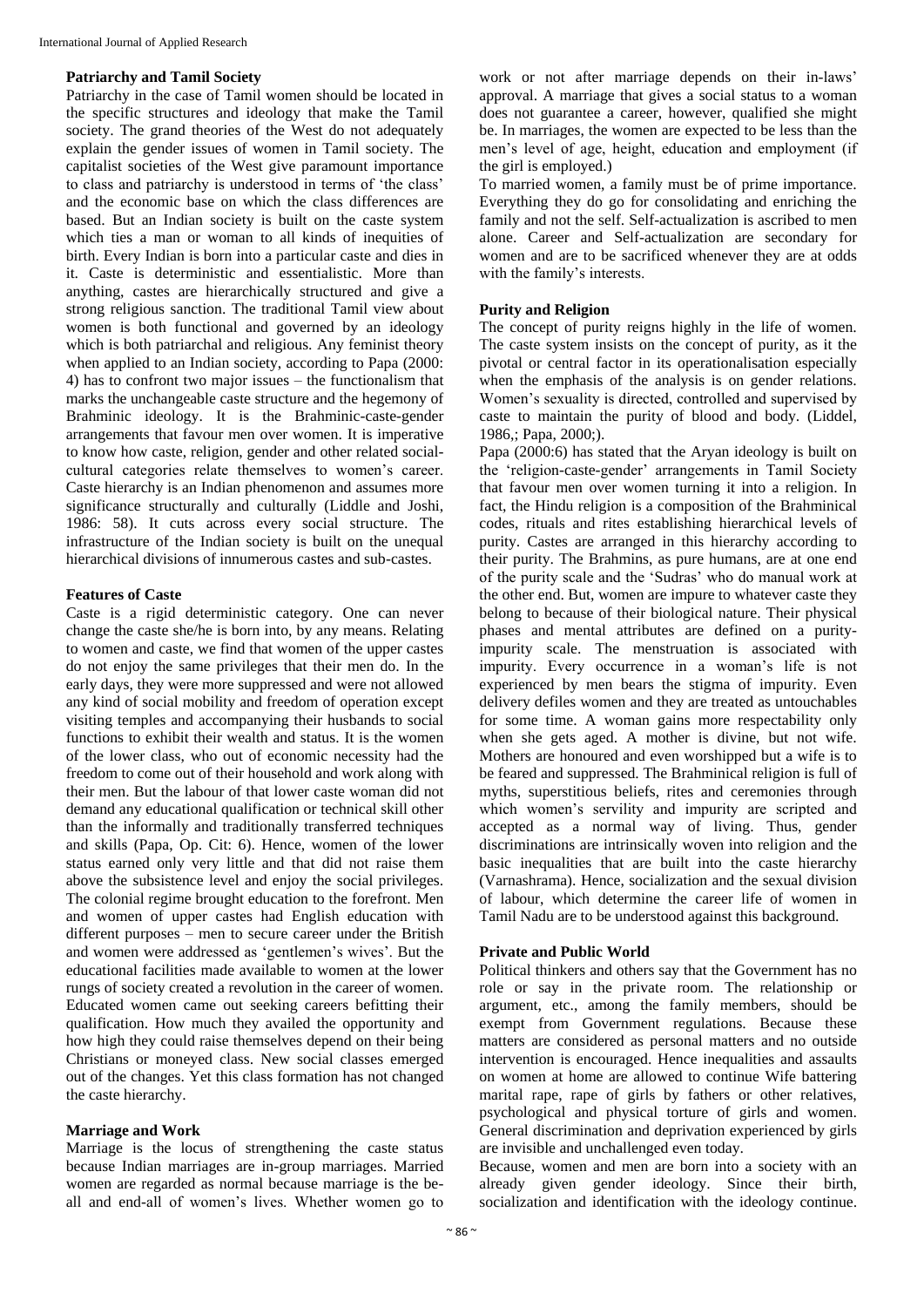In schools, in Colleges, in work, in the home, in the street and everywhere, both children and adults quietly absorb images of men and women as tow different species, women as weak, inferior, passive, fragile, soft, vacillating, dependent, reliable, intuitive rather than rational, castrated and handicapped; and men polarized as aggressive, controlling, strong, superior, proud, independent, venturesome, competitive, hard and athletic (Gelb, 1973: 376). Socialization of men prepares them for a world of management and leadership characterized by competitiveness, aggressiveness, risk-taking and long-term dependable commitment to the career. The 'macho-world' of business, management / or administration, or politics is not for women. Socialization goes on as a continuous process through various agencies – family, school, media, religion, etc. The roles and images supplied reinforce the gender ideology.

The experiences and socialization practices have been used to explain how and why women and men differ in their behavior and thought process. Our experiences influence our feelings and socialization process which makes us to behave in such a way according to the social context.

Girls and boys are treated differently by the family and society. We develop some characters that is what expected of us by the society. Mothers also inculcate the autonomous character in males and domesticated character in females and impede the development of autonomy.

Both boys and girls have internal and external pressure to conform to a gender-appropriate character, because society rewards the gender-appropriate behavior and punish the cross-gender behavior.

## **Sexual Division of Labour and Cultural Duality**

A women's connection to the market and to the 'public' is derived from her connection to her husband and family. Similarly, a woman working for payment outside her home has been lowly valued and less respected. (Women in India: A Country Profile, Ministry of Labour, Govt. of India, 1997: 62). Due to the changes in the lifestyle, the number of middle-class women today is seeking jobs than even before. Very few are finding jobs to use their intelligence and talents, but for many women, jobs are very important in order to manage their daily life. There is no choice for dessert, divorced and widows, women, who have to look after themselves and their children as well.

## **Marginalization**

Women experience marginality because of their low numbers and hence their invisibility in work. In other cases, women are marginalized through their concentrations in certain kinds of work, in an occupation or profession. This ghettoization reinforces and reproduces aspects of occupational segregation both horizontal and vertical.

Women behave in self-limiting ways not because they are socialized as females, but because of the patriarchal system they are locked into low-power, low-visibility, and dead-end jobs.

## **Dual Career Family**

The commitment and pride often lead to some conflicts in other aspects of women's lives. In the case of dual-career families, personal needs for self-expression and autonomy tend to be realized for both spouses through serious career involvement.

Dual career couples will have the problem of distribution of resources and power. Parker, Peltier, and Wolleat, (1985: 80) lists two types of couples, viz., the contemporary couple and the traditional couple. The "contemporary couple" married with the understanding that both would seriously pursue careers throughout their lives. If the wife's career moves ahead of the husband's or if they decide to have a child, the couple experience struggle over the distribution of power. The "traditional couple", married with the understanding that the wife would quit working when the children arrived and would thereafter function as a traditional wife. This couple undergoes the problem of distribution of power when the wife decides to resume an active career outside the home.

In working women's families, the domestic services are not readily available to the family members. The gender division of labour makes, domestic robs, personal and sexual services for the husband, care for the elders and youngsters and the primary jobs for women.

In women are at home to look after the children, elders and the personal needs of husbands, it not only benefits the employers of their husbands. A male worker can spend his full day in the job and still will have time for recreation and other activities because he has a wife at home. Even though a working woman has a husband same is not the case for her.

#### **Role conflict**

The multiple roles performed by career women, many a time leads to a situation of role conflict. Women in administration or in any occupation have dual roles to perform. On the one hand, they are part of the working force and on the other; they play the roles of a mother and housewife. These two roles demand magnitude of worth, stress, responses, and adjustments. In any profession, it is expected of women that they should be sincere to work assignment and must possess a professional commitment. They also have to meet the demands and expectations of the members of the family - elders, husband, and children. A successful woman administrator is expected to be a superwoman who could manage both the roles simultaneously and to the fullest satisfaction of everybody. But, in practice, the multiple roles of wife, mother, and career sap all her energy. The domestic responsibility slows down the concentration of women as well as her career growth of women.

#### **Conclusion**

The structural and ideological factors are responsible for women's suppression further the structural arrangements in Indian society in Religion-caste –Gender which favours men over women. It is very difficult for a woman from a lower caste or poor class to climb the cadre as she has to confront a number of social and psychological barriers in a traditionbound society. Traditional views have great power over our lives. In the contemporary society women are also entering into jobs which are valued by the society but that question their feminist. Women even today found it very difficult to enter into trades and business that do not fit the conventional pattern of division of labour in the society. Those women with greater determination can succeed, but experiencing lots of pain, which are posed to them by the society. Any married women, attempts to achieve her career goals, while performing domestic roles, she has to face server role